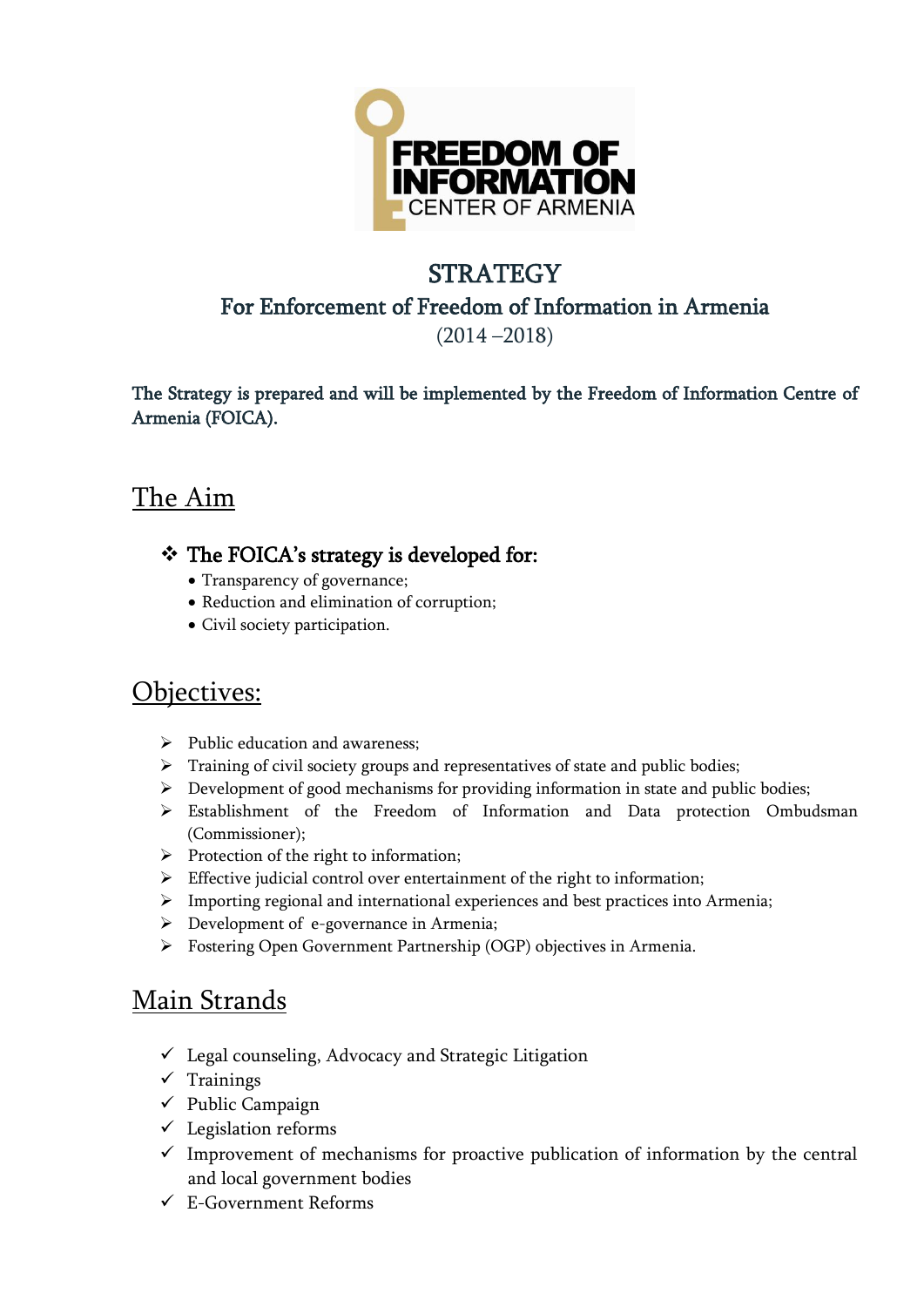- $\checkmark$  Monitoring of Implementation of the FOI legislation
- $\checkmark$  Assistance for effective investment of Open Government Partnership global initiative objectives in Armenia.

### Activities

#### I. "Legal counseling, Advocacy and Strategic Litigation"

- $\circ$  In 2014-2018 in the strand "Legal counseling, Advocacy and Strategic Litigation" the FOICA is planning to initiate at least 20 strategic court cases against state bodies, self governmental bodies and bodies of public importance. In the past information requests were often left unanswered (mute refusals) by information holders, and court cases were mainly initiated because of these mute refusals. In recent years the number of mute refusals decreased, but it should be noted, that this is not a qualitative indicator of the responses, because the mute refusals were replaced by incomplete and unjustified responses, unjustified refusals. Thus, the planned 20 strategic court cases will be initiated to solve the problem of unjustified responses, unjustified refusals with the help of court practice and court precedents.
- o The FOICA will continue providing legal consultations and assistance on FOI issues to the citizens, media representatives and officials on application and implementation of the FOI legislation. For this purpose in all Marzes (regions) 10 lawyers will provide legal aid. The lawyers will give free legal counselling to citizens and do also legal representation in courts. The advocates will be selected from the lawyers participated in the trainings held by the FOICA.

#### II. "Trainings"

- $\circ$  In 2014-2018 in the direction "Trainings" the FOICA is planning to continue regular trainings of public officials, civil servants and community servants. In November 2010 the Freedom of Information Center of Armenia established a Non-formal Educational Center for providing continuous training for public officials and civil servants. The educational center became a sustainable source for providing regular training for officials in the FOI field. The selected public officials/institutions gain knowledge on how to comply with the FOI law, including electronic access to Information. In collaboration with the RA Ministry of Territorial Administration and with the RA Council of Civil Service, the FOICA have provided trainings on FOI right to hundreds of civil and community servants.
- o The FOICA is also planning to cooperate with the universities (faculties of Journalism), with mass-media, partner NGOs to provide trainings on FOI right to students, journalists and NGO staff.
- o The two day training sessions will be held for the following beneficiaries:
	- NGO representatives, Media managers and journalists (30 trainings)
	- Civil servants of state and public bodies in Yerevan (32 trainings)
	- Civil servants of state and public bodies in regions (40 trainings)
	- Community servants of all regions (20 trainings)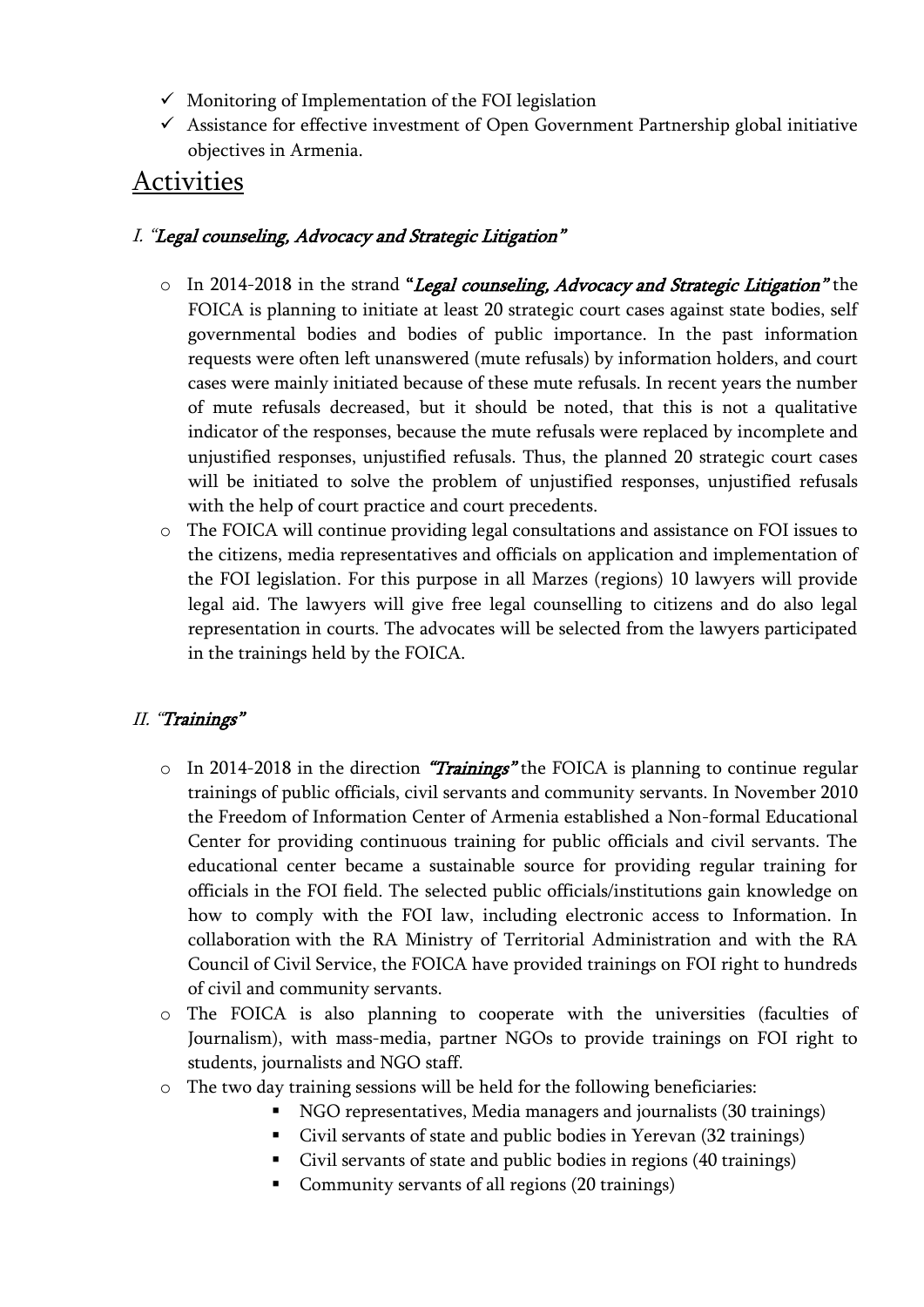- Judges (5 trainings)
- Lawyers/advocates, (10 trainings)
- **Prosecutors**, (5 trainings)
- Employees of some private corporations with special public service functions (10 trainings)

#### III. "Public Campaign"

In this strand the following activities are foreseen:

- o In 2014-2018 the FOICA is planning to continue the publication of the "You have the right to know" Bulletin which is the only Armenian periodical specialized in freedom of information.
- o The FOICA will continue using its website [www.foi.am](http://www.foi.am/) for providing knowledge and information about the FOI right, as well, information about the court practice of FOI and implementation of the FOI legislation.
- o The FOICA is planning to hold 5 Golden Key FOI Annual Award Ceremonies from 2014-2018, which is a substantial part of public campaign. This event is held annually on September 28 – the International Right to Know Day. The aim of the event is to assess the openness and transparency of the government and to criticize closed and secret work style.
- o 6 press conferences are included in the strategy which will take place at least twice a year. Based on needs vital issues of public interest, accumulated during implementation of other strands of the strategy, will be presented at those press conferences.
- o For raising public awareness on right to information the following publications are planned: a Guidebook on Freedom of information, a poster and a calendar. Each of these publications will be printed in 5000 copies.
- o Electronic media will be used for publicizing the freedom of information by shooting and broadcasting of 6 social advertisements (3 on radio and 3 on TV). In addition 4 TV talk shows will be produced and an electronic newsletter will be published.
- o FOICA's advocacy and public awareness impact is enforced through a package of dissemination tools created at the NGO. Main online resources supported FOICA operations include the official website at [www.foi.am;](http://www.foi.am/) the interactive portal launched to facilitate and systemize the process of requesting information at [www.givemeinfo.am;](http://www.givemeinfo.am/) as well as the Facebook page of the NGO.

#### The official website www.foi.am:

The website was designed back in 2006. The resource includes 1) regularly updated overview of FOICA's operations; 2) publications, research and project information from Armenia and internationally, supporting the public awareness and education priorities of the NGO; 3) litigation experience related to FOI cases; 4) online version of the "You have the Right to Know" magazine on FOI legislation, news and issues.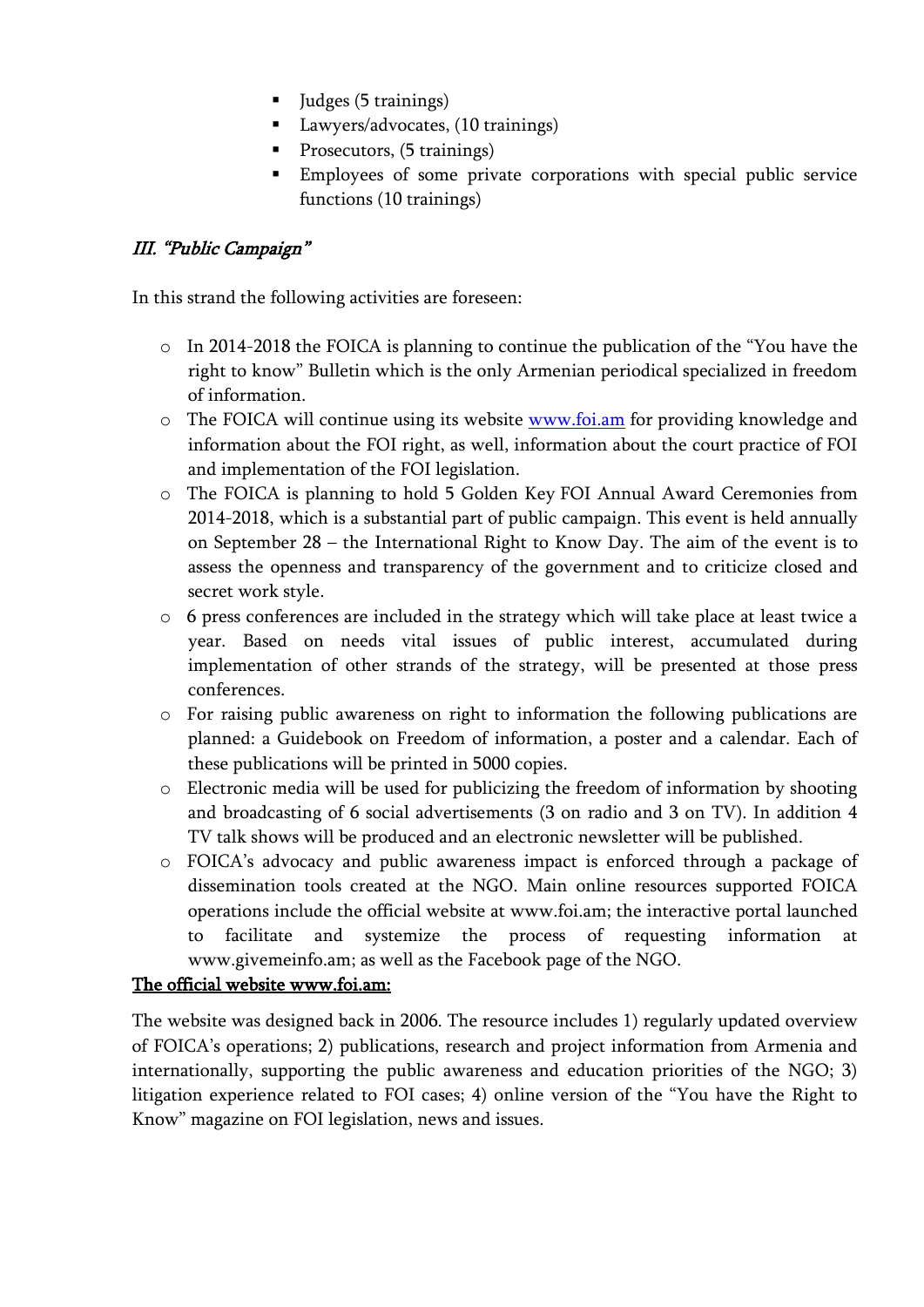#### Givemeinfo.am

In 2011 FOICA has designed and launched an innovative online tool aiming at increasing and outsourcing the public oversight over governance transparency in Armenia, in particular over the exercise of the FOI legislation. The new Givemeinfo Portal allows to each and every citizen who applied to the state bodies, to input his/her FOI request and the official response to it into the portal and to create FOI statistics of public administration through an interactive web tool. As a result a comprehensive statistics on the FOI situation in Armenia is reflected on the Portal including the most open and the most closed state institutions are drawn up automatically by the system.

#### The Facebook Page

With the growing influence and spread of social networks in Armenia, FOICA has established its presence on the Facebook. The page enables an active exposure to the most active online audience in Armenia and attracts new constituencies for its causes.

#### IV. "Legislation reforms"

 $\circ$  In 2014-2018 in the direction of *"Legislation reforms*" the FOICA is planning to initiate reform in a number of legislative acts related to the condition of providing information. Particularly, in some state bodies there is a mandatory legislative demand to pay a fee for receiving information. In most cases, the requirement to pay (the nature the asked information, the amount of payment) are contrary to presumption of publicity. Thus, to solve this legislative problem and to ensure the peoples' constitutional right to freedom of information, the FOICA is going to initiate legislative reforms.

#### V. "Establishment of an Oversight Body (Data Protection and FOI Commissioner"

The reasons for establishing an Information Commission include the goals of promoting the right of access as well as hearing appeals against violations of the right. The first reason, the promotion of the right, should not be underestimated. Introducing a modern access to information regime often requires many procedural and cultural changes within the administration, the introduction of new systems for managing and archiving information, support in transferring data into electronic format, and restructuring of internal decisionmaking procedures. All this requires provision guidance and technical assistance to public bodies and training of public officials. The creation of an Information Commission can serve to protect the right of access to information by reducing the potential bottle-necks in the application of the law and the appeals process that can, over time, reduce confidence in the right of access to information.

In this direction two alternative solutions are taken into consideration: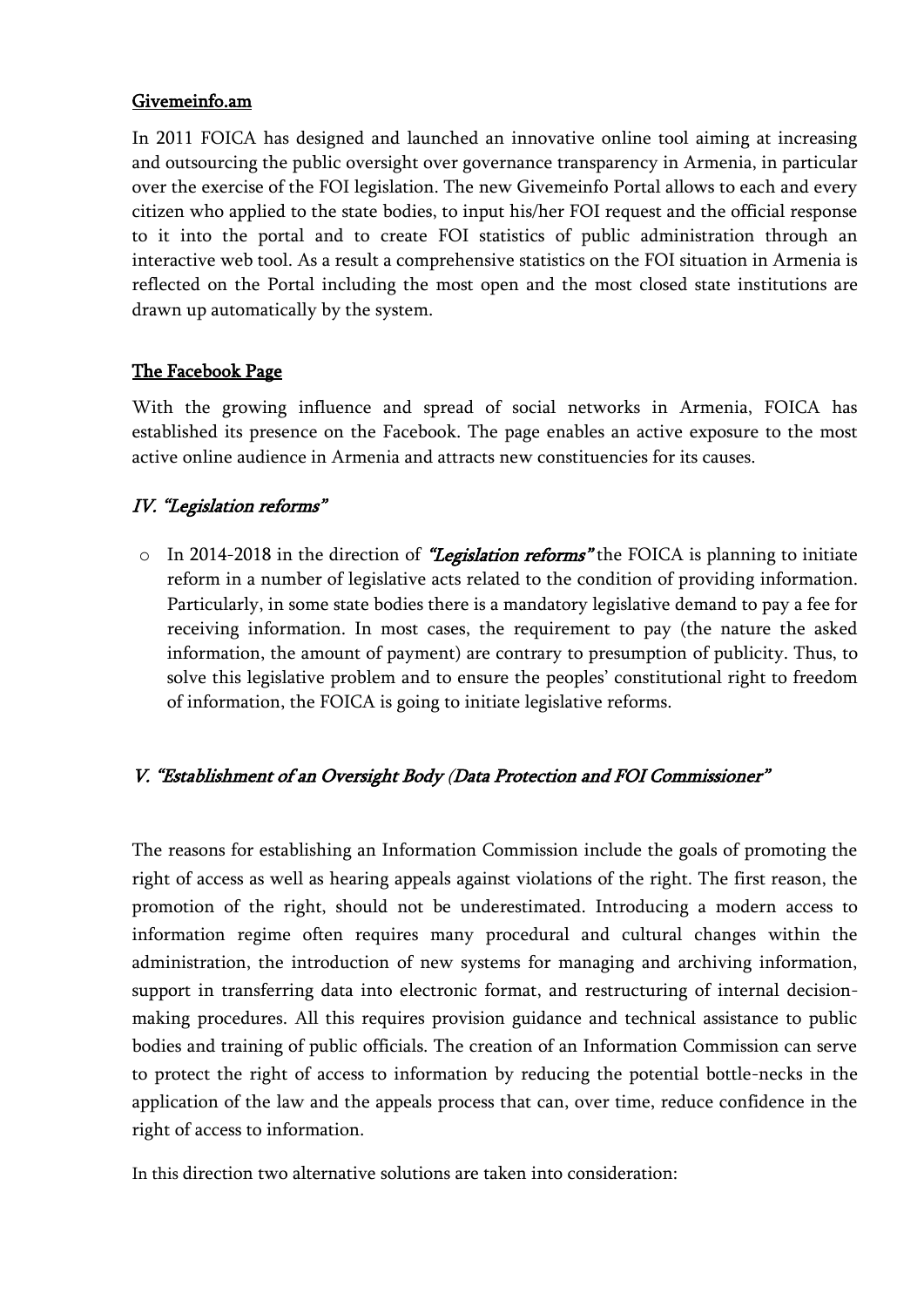- Incorporate the FOI Ombudsman into the general Ombudsman's function
- To establish a special FOI Ombudsman office with distinct functions.

After discussions of the experts at the work meeting the recommendations and conclusions will be presented at a roundtable for all interested parties. At least one foreign expert will be invited to the roundtable. The outcomes of the roundtable will be passed to the Legislation Task Force that will draft the appropriate amendments to the legislation on Ombudsman.

FOICA will also initiate appropriate legislative changes to regulate the issue.

#### VI. "Improvement of mechanisms for proactive publication of information by the central and local government bodies"

- o In 2014- 2018 FOICA plans to place more 200 information billboards in the most crowded places of 50 targeted communities of Armenia to help local government administrations proactively publish information to be widely available for the community people.
- o FOICA will consult state bodies on how to improve the content of their official web sites to proactively publicize public oriented information.

#### VII. "E-Government Reforms"

The FOICA implements a number of activities aimed at establishing new electronic government mechanisms in the government system. In 2011 the Freedom of Information Center has fully modernized the official websites of the Armenian Ministry of Territorial Administration and the 10 regional administrations. In addition to this, computers were provided to municipalities and regional administrations. The FOICA is also supporting the Government to effectively use "Mulberry" electronic documentation sharing system in the governance system. For this purpose a series of training sessions and working discussions are planned to be organized in 2014-2018 to improve understanding and knowledge among public officials on E-Governance.

#### VIII. "Monitoring"

Several monitoring projects will be implemented during the period covered by the strategy.

o Besides the monitoring, included in the other directions of the FOICA's activities, in 2014-2018 in the direction of "Monitoring" the FOICA is planning to carry out a constant monitoring of the implementation practice of FOI legislation in the state agencies and local self-government bodies by sending over 250 information requests to state agencies and local self-government bodies annually. For this a new technology tool [www.givemeinfo.am](http://www.givemeinfo.am/) will be used to track accurately the sent requests and their outcomes.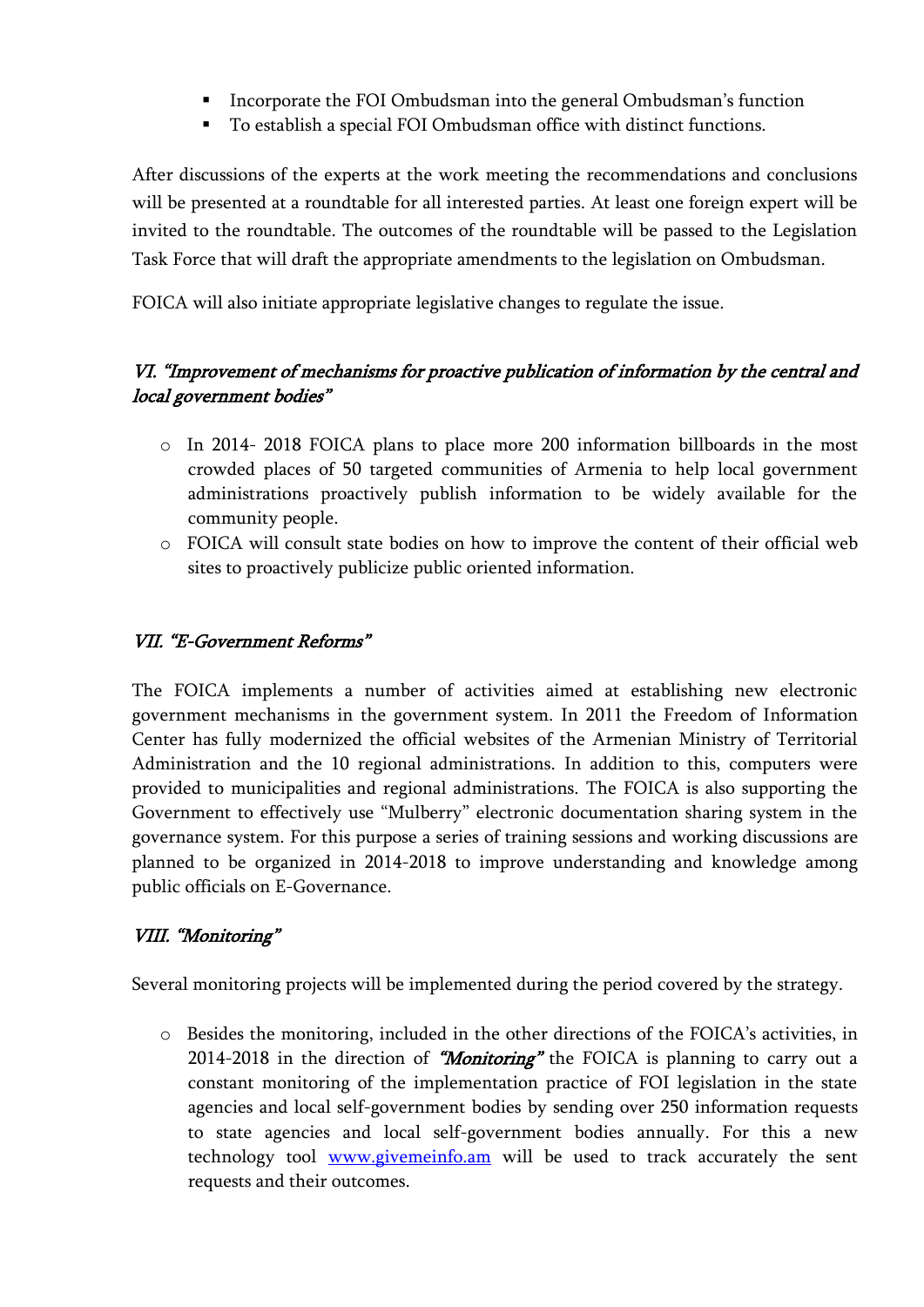- o The FOICA is also planning to conduct an annual analysis on implementation practice of FOI legislation, as well as a comprehensive analysis.
- o For effective implementation of monitoring projects the FOICA plans to design a comprehensive software tool, which will help to analyse the data collected during the last 12 years of FOICA operations/monitorings. FOICA will have a comprehensive tool to navigate in the data available at the NGO and to deliver packaged information products to journalists, NGOs and the Government. The analyzed data will allow design of infograms and charts which will help to visualize the complicated set of data and to publicize the results of FOI work. An initial agreement is achieved with [CivilNet TV](http://civilnet.am/) Channel on using the FOI infograms and analyzed data in their news programs. The new tool will also allow FOICA to issue annual transparency index of government bodies.
- $\circ$  FOICA team will also design a **Transparency Rating Index** to evaluate openness and transparency level of national and local administration bodies of Armenia. The index will be based on various indicators, such as whether the institution maintains a web site which is regularly updated and contains information envisioned by the FOI Law, is there an information officer in the institution, in what time frames does the institution answer the FOI requests, does the institution publishes annual reports on activities, does the institution publish annual report on the received FOI requests, on refusals and grounds to them, does the institution proceeds electronic requests, etc. All data accumulated based on the indicators will be input into the developed software and will be analyzed and systemized. The software will visualize the results [by institution](http://www.aip-bg.org/surveys/%D0%A0%D0%B5%D0%B7%D1%83%D0%BB%D1%82%D0%B0%D1%82%D0%B8_%D0%BF%D0%BE_%D0%B8%D0%BD%D1%81%D1%82%D0%B8%D1%82%D1%83%D1%86%D0%B8%D0%B8/206149/) and [by indicators,](http://www.aip-bg.org/surveys/db/2013ii/stats+indicators.php) include the responses of the institutions on the access to information requests, and [statistics on the responses to the requests.](http://www.aip-bg.org/surveys/db/2013ii/stats.php) The transparency index will allow the FOICA team to make annual evaluation of openness of the Armenian central and local institutions.

#### IX. The FOICA's activities in Open Government Partnership global initiative

- o In 2014-2018 the FOICA is planning to actively participate in the implementation of the OGP Armenian action plan. In 2011, when the Republic of Armenia became a member of OGP, the FOICA has been actively involved in the Open Government Partnership global initiative. Under 27 January, 2012 50-Ա decision of the Prime Minister of the Republic of Armenia about "Creating a workgroup in order to elaborate the Action Plan for Armenia's participation in the OGP", the FOICA was included in the working group. Taking into consideration the importance of the Action Plan and the necessity of actions ensuring its further implementation, the FOICA has developed more than 20 suggestions, in order to include them in the Armenia's Action Plan. The most part of FOICA's suggestions have been included in the Country Action Plan 2012-2014.
- o The country action plan of Armenia adopted in spring 2012 will come to an end in 2014 and Armenian Government has to submit a report on implementation of its commitments adopted in the Action Plan, while several activities still remain uncompleted. There is an urgent need to gather civil society and the Government and coordinate the Armenia's implementation report to be submitted in upcoming OGP global meeting in 2014. Thus, to foster Armenia's membership in OGP, to ensure